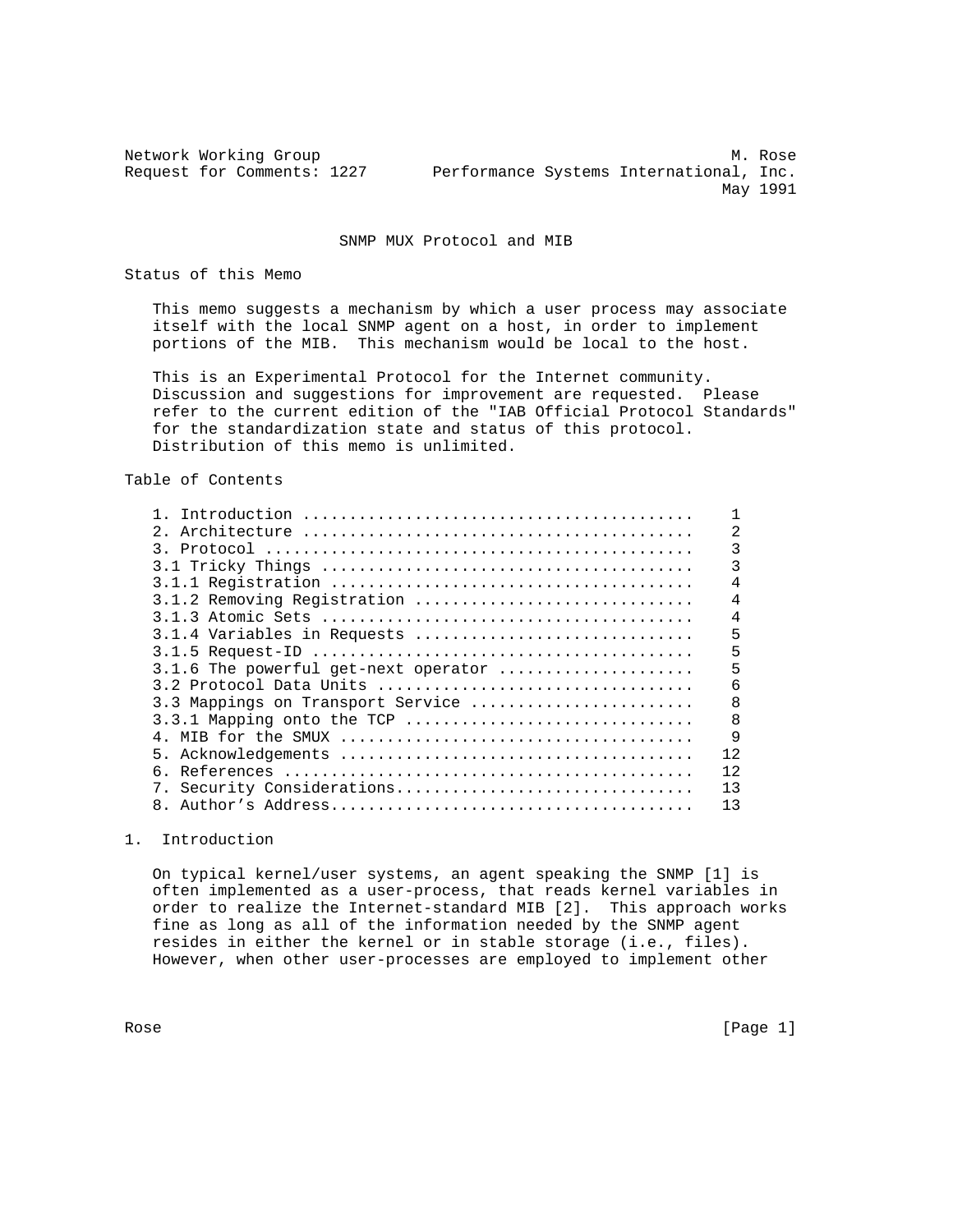network services, such as routing protocols, communication between the SNMP agent and other processes is problematic.

 In order to solve this problem, a new protocol, the SNMP multiplexing (SMUX) protocol is introduced. When a user-process, termed a SMUX peer, wishes to export a MIB module, it initiates a SMUX association to the local SNMP agent, registers itself, and (later) fields management operations for objects in the MIB module.

 Carrying this approach to its fullest, it is possible to generalize the SNMP agent so that it knows about only the SNMP group of the Internet-standard MIB. All other portions of the Internet-standard MIB can be implemented by another process. This is quite useful, for example, when a computer manufacturer wishes to provide SNMP access for its operating system in binary form.

 In addition to defining the SMUX protocol, this document defines a MIB for the SMUX. Obviously, this MIB module must also be implemented in the local SNMP agent.

2. Architecture

 There are two approaches that can be taken when trying to integrate arbitrary MIB modules with the SNMP agent: request-response and cache-ahead.

 The request-response model simply propagates the SNMP requests received by the SNMP agent to the user process which exported the MIB module. The SMUX peer then performs the operation and returns a response. In turn, the SNMP agent propagates this response back to the network management station. The request-response model is said to be agent-driven since, after registration, the SNMP agent initiates all transactions.

 The cache-ahead model requires that the SMUX peer, after registration, periodically updates the SNMP agent with the subtree for the MIB module which has been registered. The SNMP agent, upon receiving an SNMP request for information retrieval, locally performs the operation, and returns a response to the network management station. (SNMP set requests are given immediately to the SMUX peer.) The cache-ahead model is said to be peer-driven since, after registration, the SMUX peer initiates all transactions.

 There are advantages and disadvantages to both approaches. As such, the architecture envisioned supports both models in the following fashion: the protocol between the SNMP agent and the SMUX peer is based on the request-response model. However, the SMUX peer, may itself be a user-process which employs the cache-ahead model with

Rose [Page 2]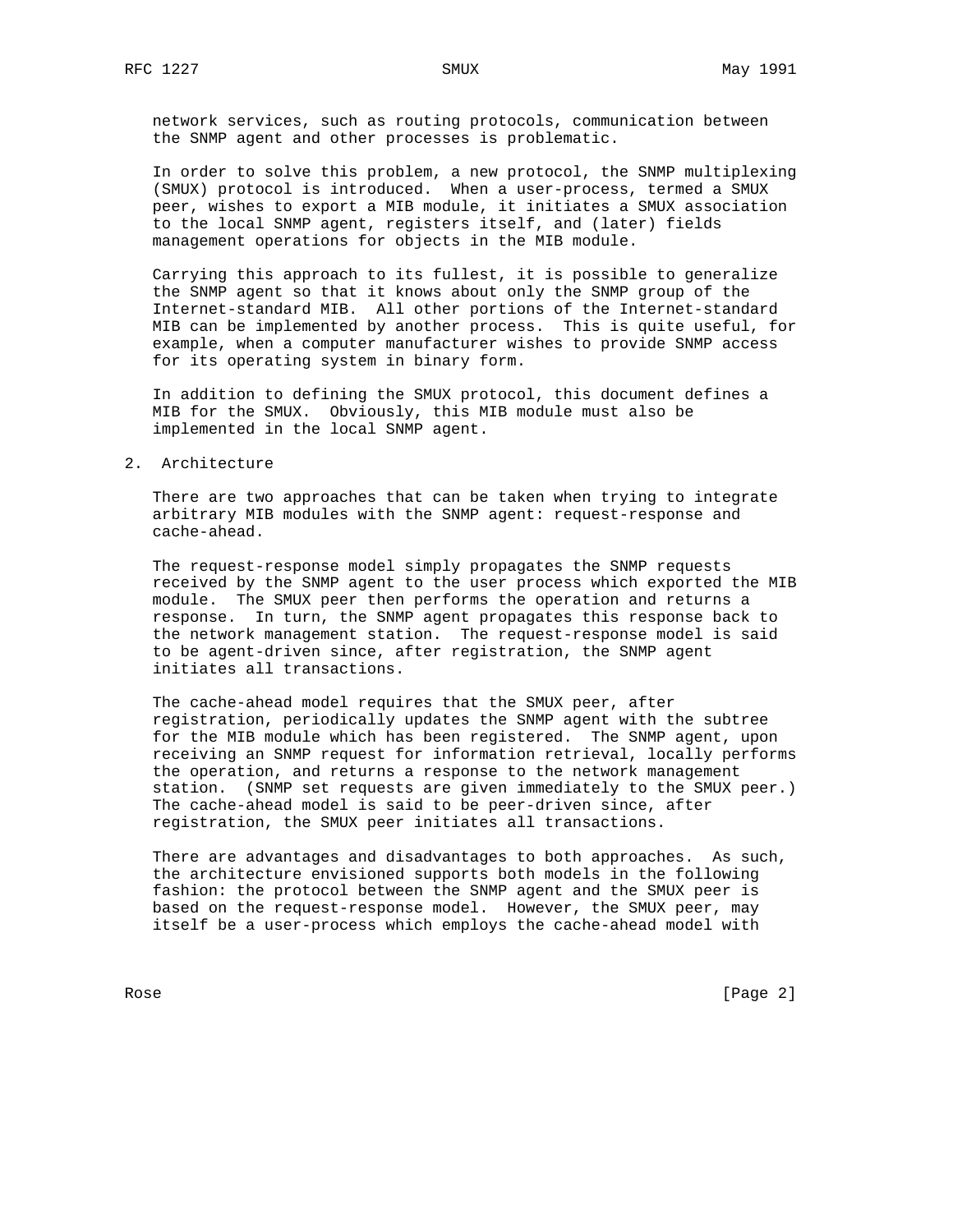other user-processes.

 Obviously, the SMUX peer which employs the cache-ahead model acts as a "firewall" for those user-processes which actually implement the managed objects in the given MIB module.

 Note that this document describes only the SMUX protocol, for the request-response model. Each SMUX peer is free to define a cache ahead protocol specific for the application at hand.

3. Protocol

 The SMUX protocol is simple: the SNMP agent listens for incoming connections. Upon establishing a connection, the SMUX peer issues an OpenPDU to initialize the SMUX association. If the SNMP agent declines the association, it issues a closePDU and closes the connection. If the SNMP agent accepts the association, no response is issued by the SNMP agent.

 For each subtree defined in a MIB module that the SMUX peer wishes to register (or unregister), the SMUX peer issues a RReqPDU. When the SNMP agent receives such a PDU, it issues a corresponding RRspPDU. The SNMP agent returns RRspPDUs in the same order as the RReqPDUs were received.

 When the SMUX peer wishes to issue a trap, it issues an SNMP Trap- PDU. When the SNMP agent receives such a PDU, it propagates this to the network management stations that it is configured to send traps to.

 When the SNMP agent receives an SNMP GetRequest-PDU, GetNextRequest- PDU, or SetRequest-PDU which includes one or more variable-bindings within a subtree registered by a SMUX peer, the SNMP agent sends an equivalent SNMP PDU containing only those variables within the subtree registered by that SMUX peer. When the SMUX peer receives such a PDU, it applies the indicated operation and issues a corresponding SNMP GetResponse-PDU. The SNMP agent then correlates this result and propagates the resulting GetResponse-PDU to the network management station.

 When either the SNMP agent or the SMUX peer wishes to release the SMUX association, the ClosePDU is issued, the connection is closed, and all subtree registrations for that association are released.

3.1. Tricky Things

Although straight-forward, there are a few nuances.

Rose [Page 3]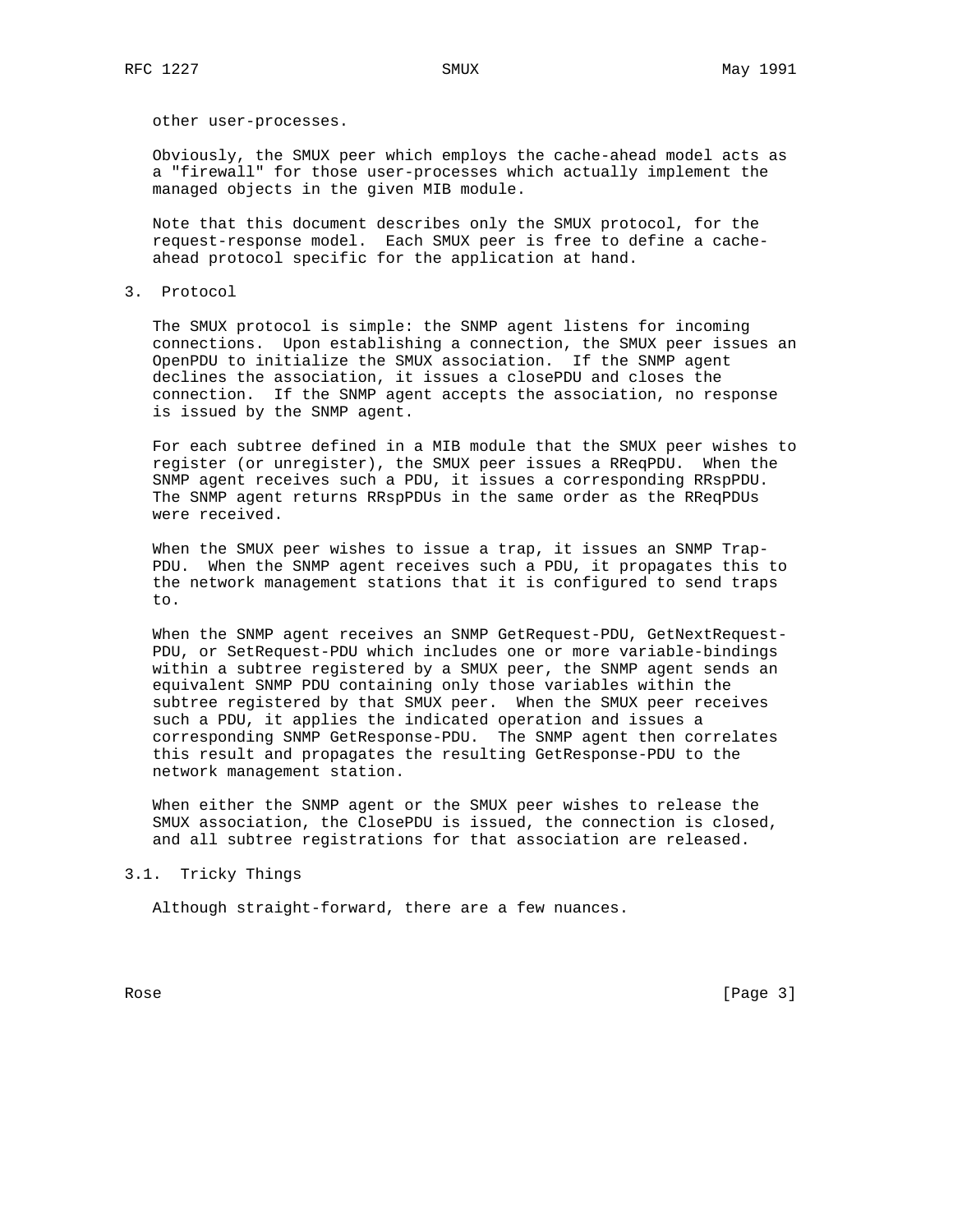## 3.1.1. Registration

 Associated with each registration is an integer priority, from 0 to (2^31)-1. The lower the value, the higher the priority.

 Multiple SMUX peers may register the same subtree. However, they must do so at different priorities (i.e., a subtree and a priority uniquely identifies a SMUX peer). As such, if a SMUX peer wishes to register a subtree at a priority which is already taken, the SNMP agent repeatedly increments the integer value until an unused priority is found.

When registering a subtree, the special priority -1 may be used, which selects the highest available priority.

 Of course, the SNMP agent may select an arbitrarily worse priority for a SMUX peer, based on local (configuration) information.

 Note that when a subtree is registered, the SMUX peer with the highest registration priority is exclusively consulted for all operations on that subtree. Further note that SNMP agents must enforce the "subtree mounting effect", which hides the registrations by other SMUX peers of objects within the subtree. For example, if a SMUX peer registered "sysDescr", and later another SMUX peer registered "system" (which scopes "sysDescr"), then all requests for "sysDescr" would be given to the latter SMUX peer.

 An SNMP agent should disallow any attempt to register above, at, or below, the SNMP and SMUX subtrees of the MIB. Other subtrees may be disallowed as an implementation-specific option.

### 3.1.2. Removing Registration

 A SMUX peer may remove registrations for only those subtrees which it has registered. If the priority given in the RReqPDU is -1, then the registration of highest priority is selected for deletion. Otherwise, only that registration with the precise priority is selected.

## 3.1.3. Atomic Sets

 A simple two-phase commit protocol is used between the SNMP agent and the SMUX peers. When an SNMP SetRequest-PDU is received, the SNMP agent determines which SMUX peers will participate in the transaction. For each of these peers, at least one SNMP SetRequest- PDU is sent, with only those variables of interest to that peer.

Each SMUX peer must either accept or refuse the set operation,

Rose [Page 4]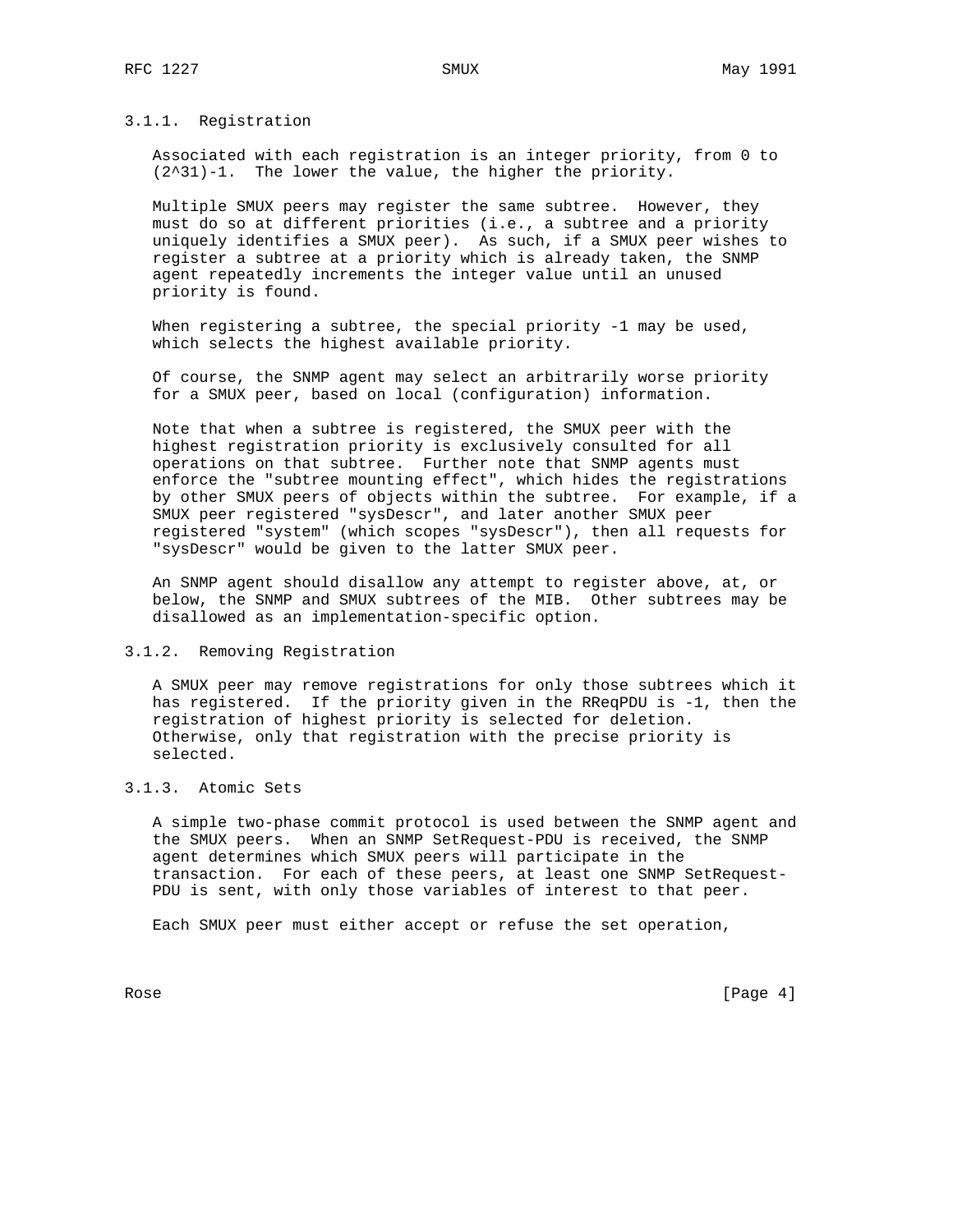without actually performing the operation. If the peer opts to accept, it sends back an SNMP GetResponse-PDU with an error-status of  $noError(0); otherwise, if the peer refuses to perform the operation,$  then an SNMP GetResponse-PDU is returned with a non-zero error status.

 The SNMP agent examines all of the responses. If at least one SMUX peer refused the operation, then a SMUX SOutPDU is sent to each SMUX peer, with value rollback, telling the SMUX peer to discard any knowledge of the requested operation.

 Otherwise if all SMUX peers accepted the operation, then a SMUX SOutPDU is sent to each SMUX peer, with value commit, telling the SMUX peer to perform the operation.

 In either case, the SMUX peer does not generate a response to the SMUX SOutPDU.

### 3.1.4. Variables in Requests

 When constructing an SNMP GetRequest-PDU or GetNextRequest-PDU for a SMUX peer, the SNMP agent may send one, or more than one variable in a single request. In all cases, the SNMP agent should process each variable sequentially, and block accordingly when a SMUX peer is contacted.

# 3.1.5. Request-ID

 When the SNMP agent constructs an SNMP GetRequest-PDU, GetNextRequest-PDU, or SetRequest-PDU, for a SMUX peer, the request\_id field of the SNMP takes a special meaning: if an SNMP agent generates multiple PDUs for a SMUX peer, upon receipt of a single PDU from the network management station, then the request\_id field of the PDUs sent to the SMUX peer must take the same value (which need bear no relationship to the value of the request\_id field of the PDU originally received by the SNMP agent.)

#### 3.1.6. The powerful get-next operator

 Each SMUX peer acts as though it contains the entire MIB when processing a SNMP GetNext-PDU from the SNMP agent. This means that the SNMP agent must check each variable returned in the SNMP GetResponse-PDU generated by the SMUX peer to ensure that each variable is still within the same registered subtree as caused the SNMP GetNext-PDU to be sent to that peer. For each variable which is not, the SNMP agent must include it in a SNMP GetNext-PDU to the peer for the succeeding registered subtree, until responses are available for all variables within their expected registered subtree.

Rose [Page 5]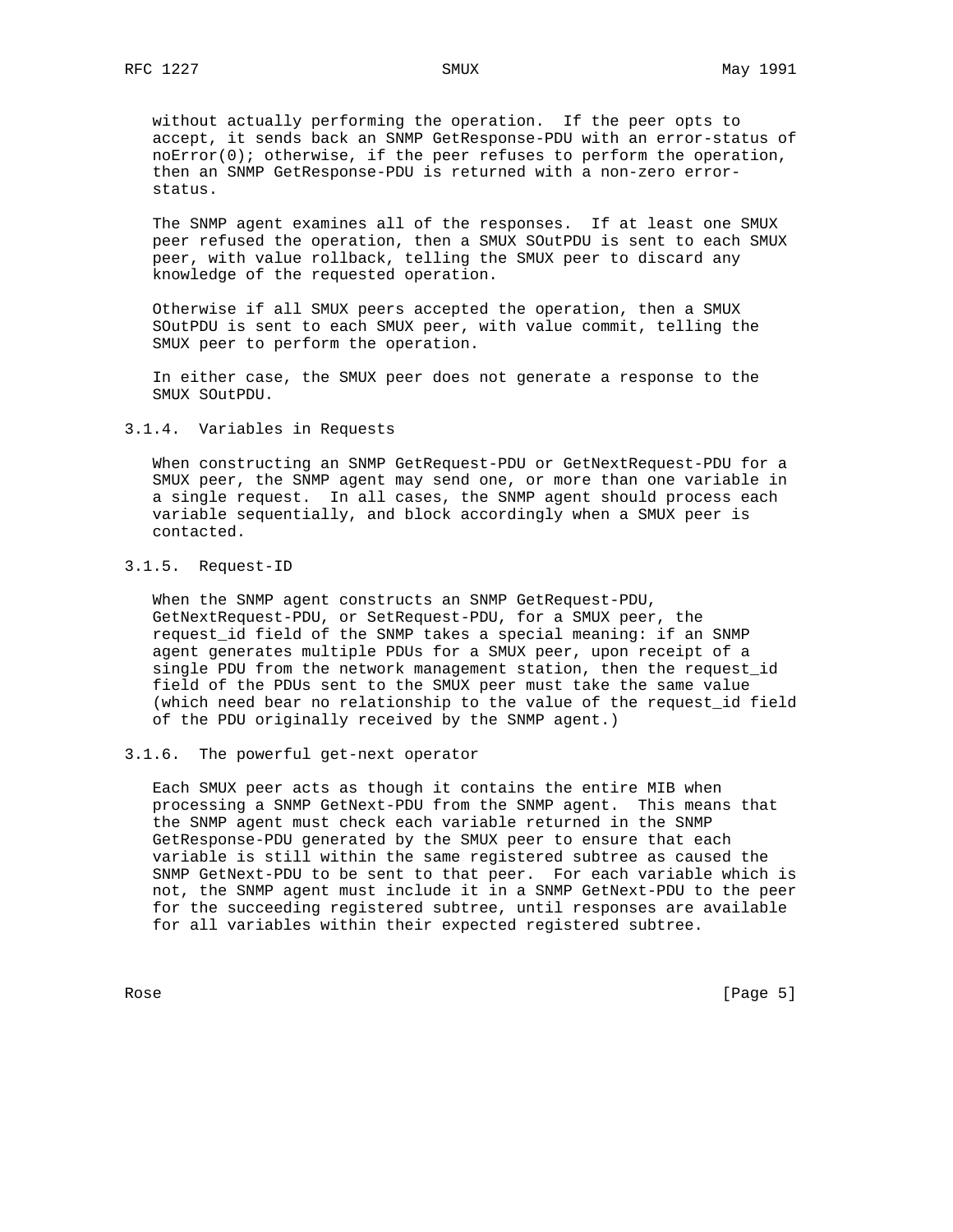3.2. Protocol Data Units The SMUX protocol data units are defined using Abstract Syntax Notation One (ASN.1) [3]: SMUX DEFINITIONS ::= BEGIN IMPORTS DisplayString, ObjectName FROM RFC1155-SMI PDUs FROM RFC1157-SNMP; -- tags for SMUX-specific PDUs are application-wide to -- avoid conflict with tags for current (and future) -- SNMP-generic PDUs SMUX-PDUs ::= CHOICE { open -- SMUX peer uses OpenPDU, -- immediately after TCP open close -- either uses immediately before TCP close ClosePDU, registerRequest -- SMUX peer uses RReqPDU, registerResponse -- SNMP agent uses RRspPDU, PDUs, -- note that roles are reversed: -- SNMP agent does get/get-next/set -- SMUX peer does get-response/trap commitOrRollback -- SNMP agent uses SOutPDU } -- open PDU -- currently only simple authentication OpenPDU ::= CHOICE { simple

Rose [Page 6]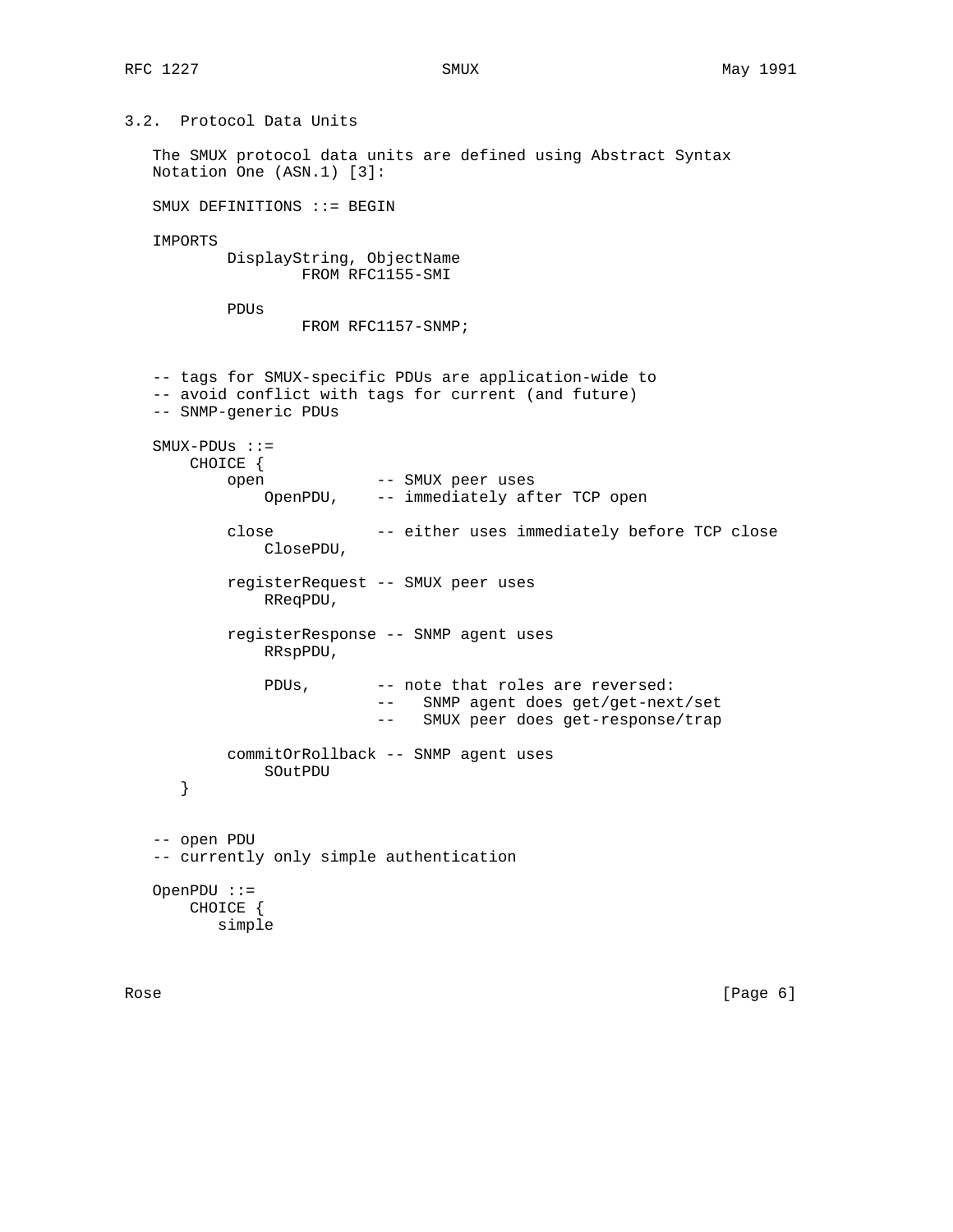```
 SimpleOpen
       }
   SimpleOpen ::=
       [APPLICATION 0] IMPLICIT
           SEQUENCE {
               version -- of SMUX protocol
                    INTEGER {
                       version-1(0)
                    },
                identity -- of SMUX peer, authoritative
                    OBJECT IDENTIFIER,
                description -- of SMUX peer, implementation-specific
                    DisplayString,
               password -- zero length indicates no authentication
           OCTET STRING<br>}
 }
   -- close PDU
   ClosePDU ::=
       [APPLICATION 1] IMPLICIT
            INTEGER {
               goingDown(0),
               unsupportedVersion(1),
               packetFormat(2),
               protocolError(3),
               internalError(4),
           authenticationFailure(5)<br>}
 }
   -- insert PDU
   RReqPDU ::=
       [APPLICATION 2] IMPLICIT
           SEQUENCE {
               subtree
                   ObjectName,
               priority -- the lower the better, "-1" means default
                    INTEGER (-1..2147483647),
               operation
```
Rose [Page 7]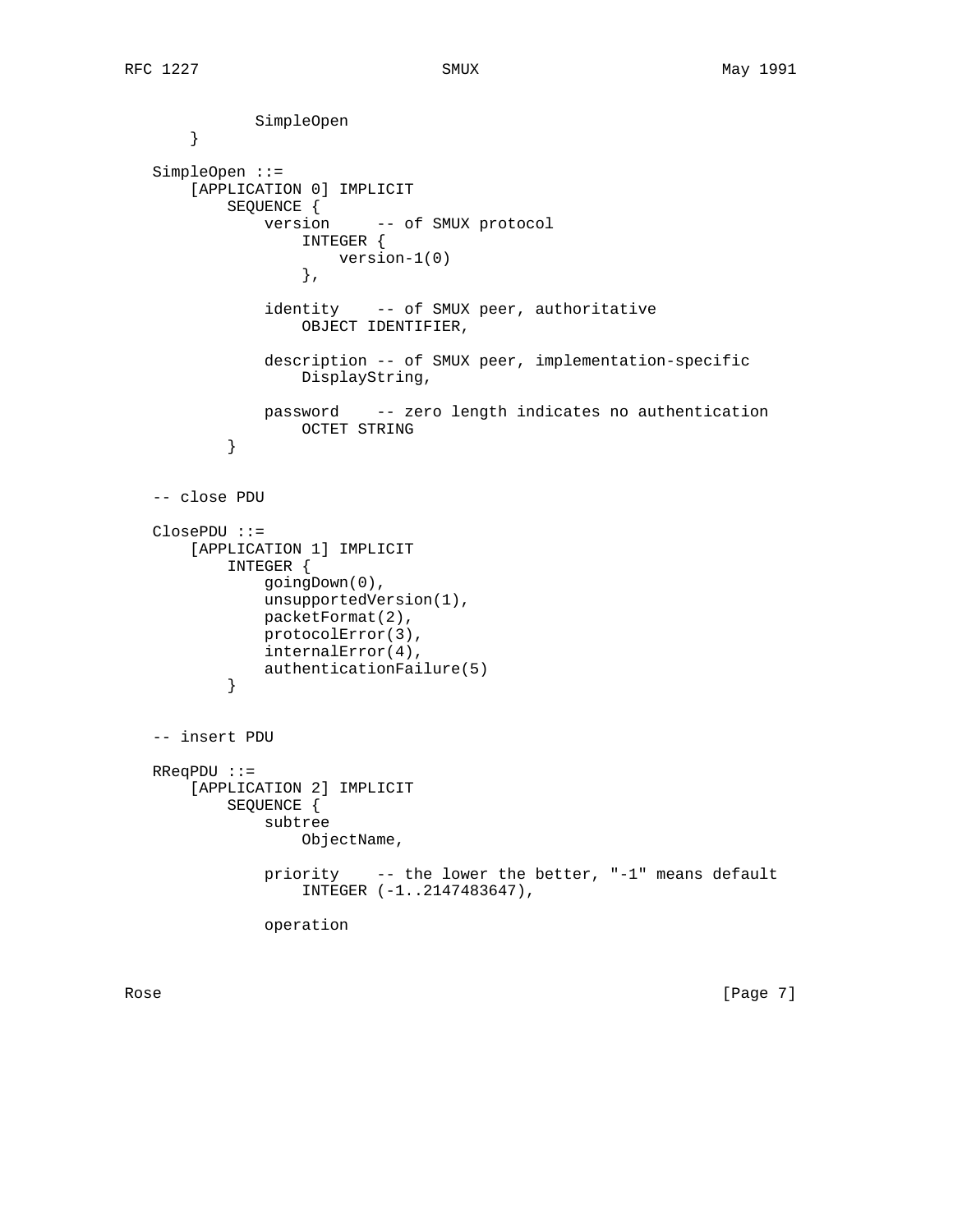```
 INTEGER {
 delete(0), -- remove registration
 readOnly(1), -- add registration, objects are RO
 readWrite(2) -- .., objects are RW
 }
 }
   RRspPDU ::=
      [APPLICATION 3] IMPLICIT
         INTEGER {
            failure(-1)
        -- on success the non-negative priority is returned }
 }
   SOutPDU ::=
      [APPLICATION 4] IMPLICIT
         INTEGER {
           commit(0),
        rollback(1)<br>}
 }
```
END

3.3. Mappings on Transport Service

 The SMUX protocol may be mapped onto any CO-mode transport service. At present, only one such mapping is defined.

3.3.1. Mapping onto the TCP

 When using the TCP to provide the transport-backing for the SMUX protocol, the SNMP agent listens on TCP port 199.

 Each SMUX PDU is serialized using the Basic Encoding Rules [4] and sent on the TCP. As ASN.1 objects are self-delimiting when encoding using the BER, no packetization protocol is required.

Rose [Page 8]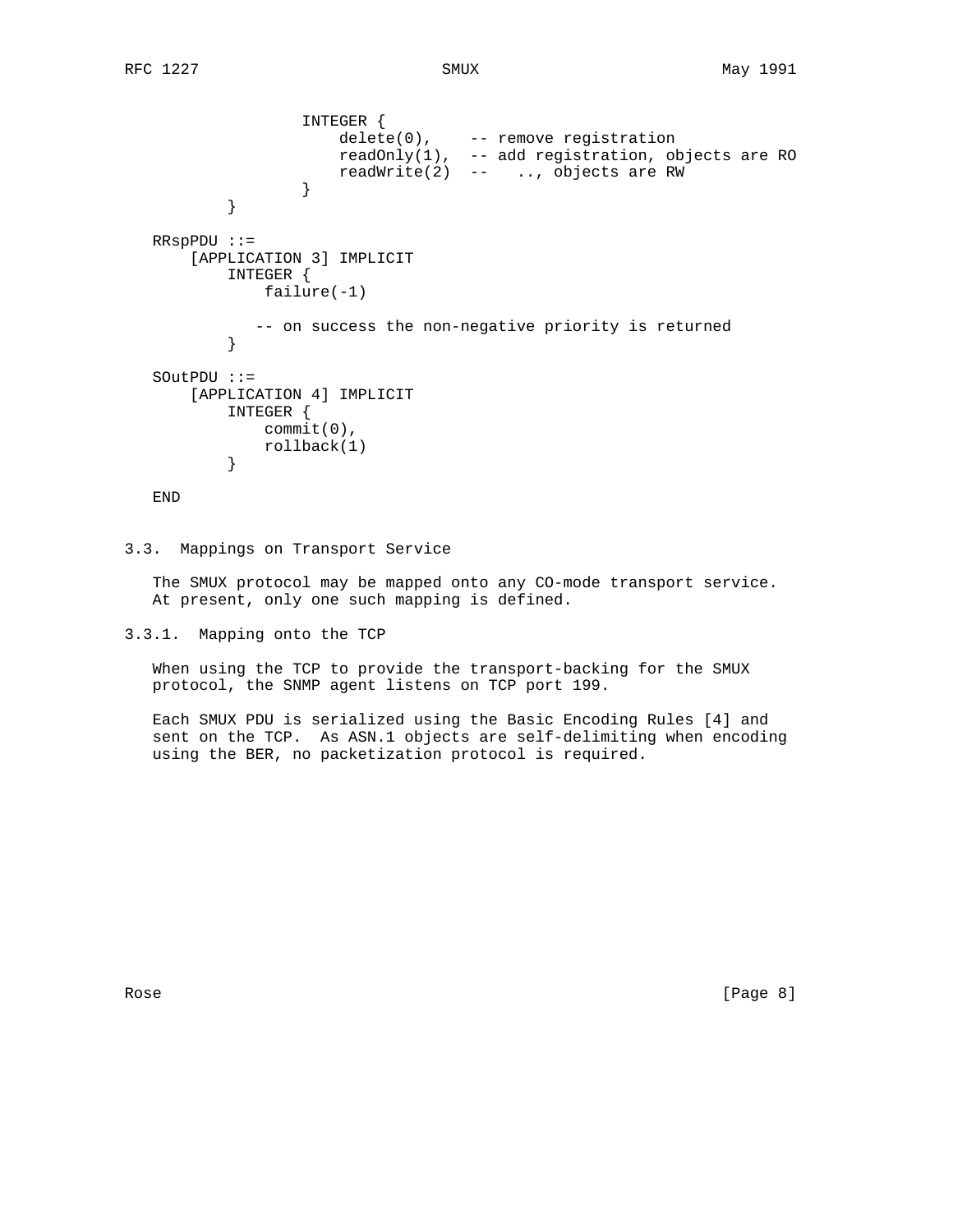4. MIB for the SMUX

The MIB objects for the SMUX are implemented by the local SNMP agent:

SMUX-MIB DEFINITIONS ::= BEGIN

IMPORTS

```
 enterprises
         FROM RFC1155-SMI
 OBJECT-TYPE
         FROM RFC1212;
```

```
unix OBJECT IDENTIFIER ::= { enterprises 4 }
```

```
 smux OBJECT IDENTIFIER ::= { unix 4 }
```

```
 smuxPeerTable OBJECT-TYPE
 SYNTAX SEQUENCE OF SmuxPeerEntry
               ACCESS not-accessible
                STATUS mandatory
               DESCRIPTION
                   "The SMUX peer table."
```

```
::= \{ smux 1 \}
```

```
 smuxPeerEntry OBJECT-TYPE
SYNTAX SmuxPeerEntry
 ACCESS not-accessible
STATUS mandatory
               DESCRIPTION
                   "An entry in the SMUX peer table."
                INDEX { smuxPindex }
               ::= { smuxPercentable 1} SmuxPeerEntry ::=
            SEQUENCE {
               smuxPindex
                   INTEGER,
                smuxPidentity
                  OBJECT IDENTIFIER,
                smuxPdescription
                  DisplayString,
               smuxPstatus
            INTEGER
 }
```

```
 smuxPindex OBJECT-TYPE
        SYNTAX INTEGER
        ACCESS read-only
```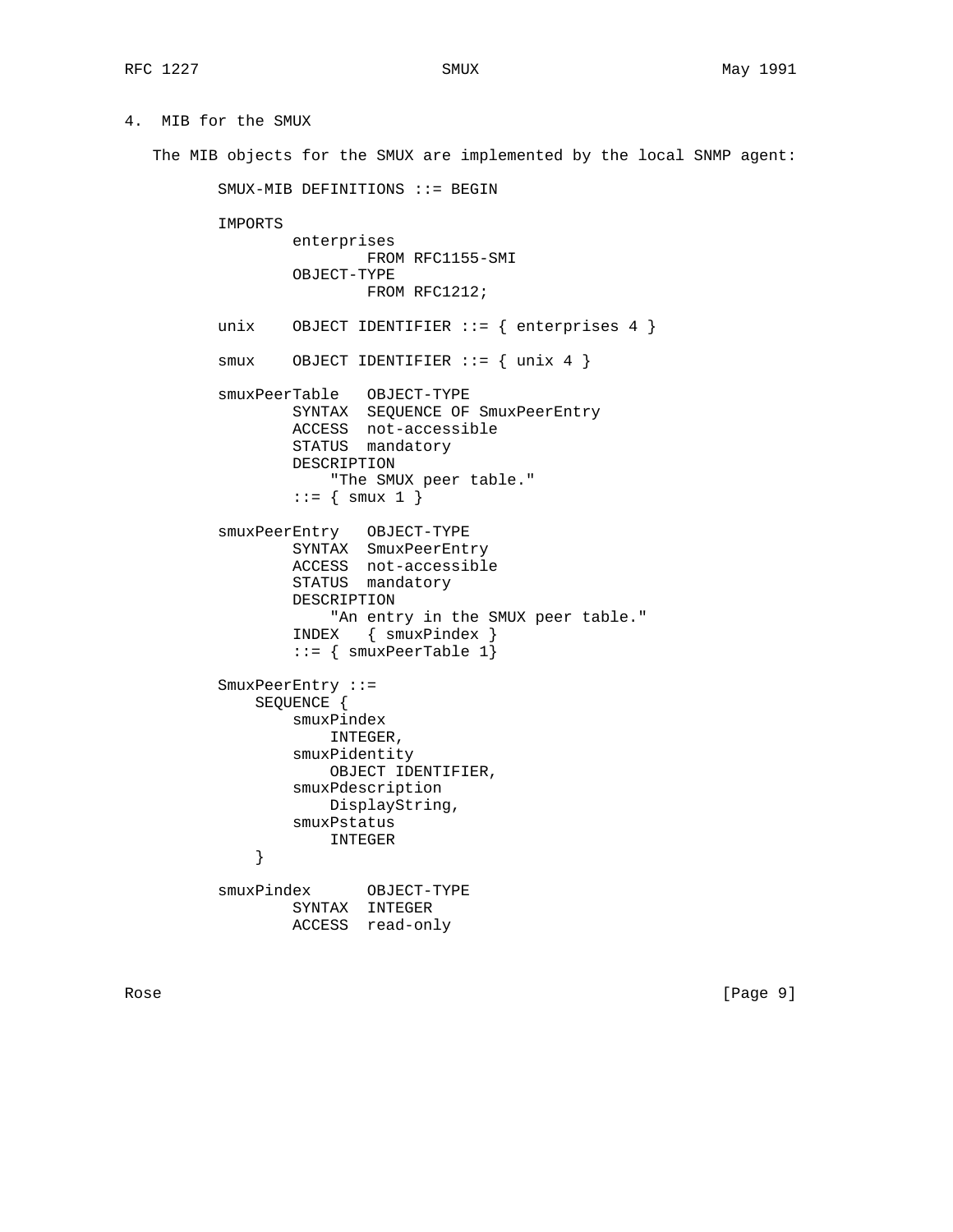STATUS mandatory DESCRIPTION "An index which uniquely identifies a SMUX peer."  $::=$  { smuxPeerEntry 1 } smuxPidentity OBJECT-TYPE SYNTAX OBJECT IDENTIFIER ACCESS read-only STATUS mandatory DESCRIPTION "The authoritative designation for a SMUX peer."  $::=$  { smuxPeerEntry 2 } smuxPdescription OBJECT-TYPE SYNTAX DisplayString (SIZE (0..255)) ACCESS read-only STATUS mandatory DESCRIPTION "A human-readable description of a SMUX peer."  $::= \{$  smuxPeerEntry 3  $\}$  smuxPstatus OBJECT-TYPE SYNTAX INTEGER { valid(1), invalid(2), connecting(3) } ACCESS read-write STATUS mandatory DESCRIPTION "The type of SMUX peer. Setting this object to the value invalid(2) has the effect of invaliding the corresponding entry in the smuxPeerTable. It is an implementation specific matter as to whether the agent removes an invalidated entry from the table. Accordingly, management stations must be prepared to receive tabular information from agents that correspond to entries not currently in use. Proper interpretation of such entries requires examination of the relative smuxPstatus object."  $::=$  { smuxPeerEntry 4 } smuxTreeTable OBJECT-TYPE SYNTAX SEQUENCE OF SmuxTreeEntry ACCESS not-accessible STATUS mandatory DESCRIPTION "The SMUX tree table."  $::= { \text{ smux 2 }}$ 

Rose [Page 10]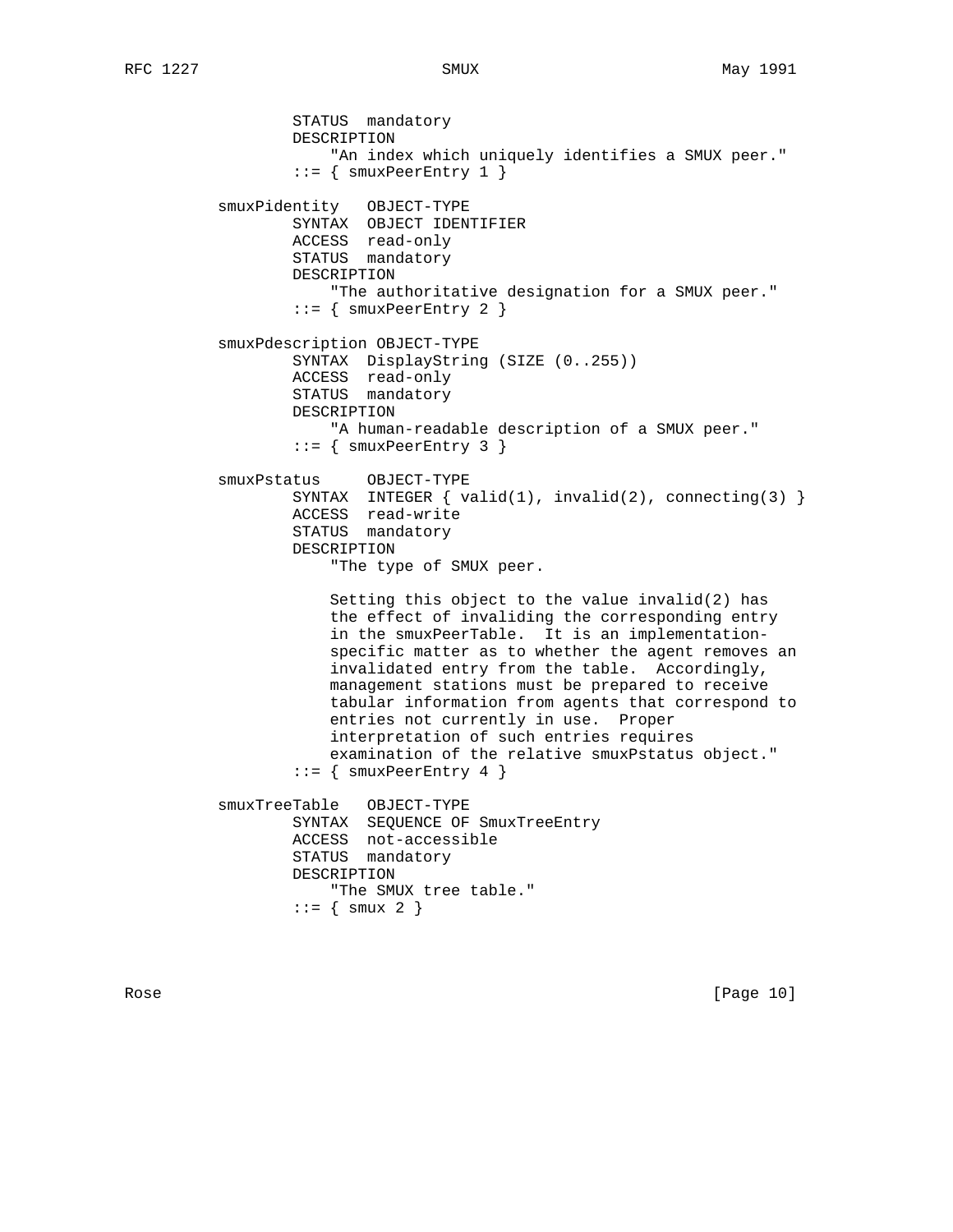```
 smuxTreeEntry OBJECT-TYPE
SYNTAX SmuxTreeEntry
 ACCESS not-accessible
STATUS mandatory
                 DESCRIPTION
                     "An entry in the SMUX tree table."
                 INDEX { smuxTsubtree, smuxTpriority }
                ::= { smuxTreeTable 1}
         SmuxTreeEntry ::=
             SEQUENCE {
                 smuxTsubtree
                    OBJECT IDENTIFIER,
                 smuxTpriority
                    INTEGER,
                 smuxTindex
                    INTEGER,
                smuxTstatus
             INTEGER
 }
          smuxTsubtree OBJECT-TYPE
                 SYNTAX OBJECT IDENTIFIER
                 ACCESS read-only
                 STATUS mandatory
                 DESCRIPTION
                     "The MIB subtree being exported by a SMUX peer."
                ::= { smuxTreeEntry 1 }
         smuxTpriority OBJECT-TYPE
                 SYNTAX INTEGER (0..'07fffffff'h)
                 ACCESS read-only
                 STATUS mandatory
                 DESCRIPTION
                     "The SMUX peer's priority when exporting the MIB
                    subtree."
                 ::= { smuxTreeEntry 2 }
         smuxTindex OBJECT-TYPE
                 SYNTAX INTEGER
 ACCESS read-only
STATUS mandatory
                 DESCRIPTION
                    "The SMUX peer's identity."
                ::= { smuxTreeEntry 3 }
         smuxTstatus OBJECT-TYPE
                SYNTAX INTEGER { valid(1), invalid(2) }
```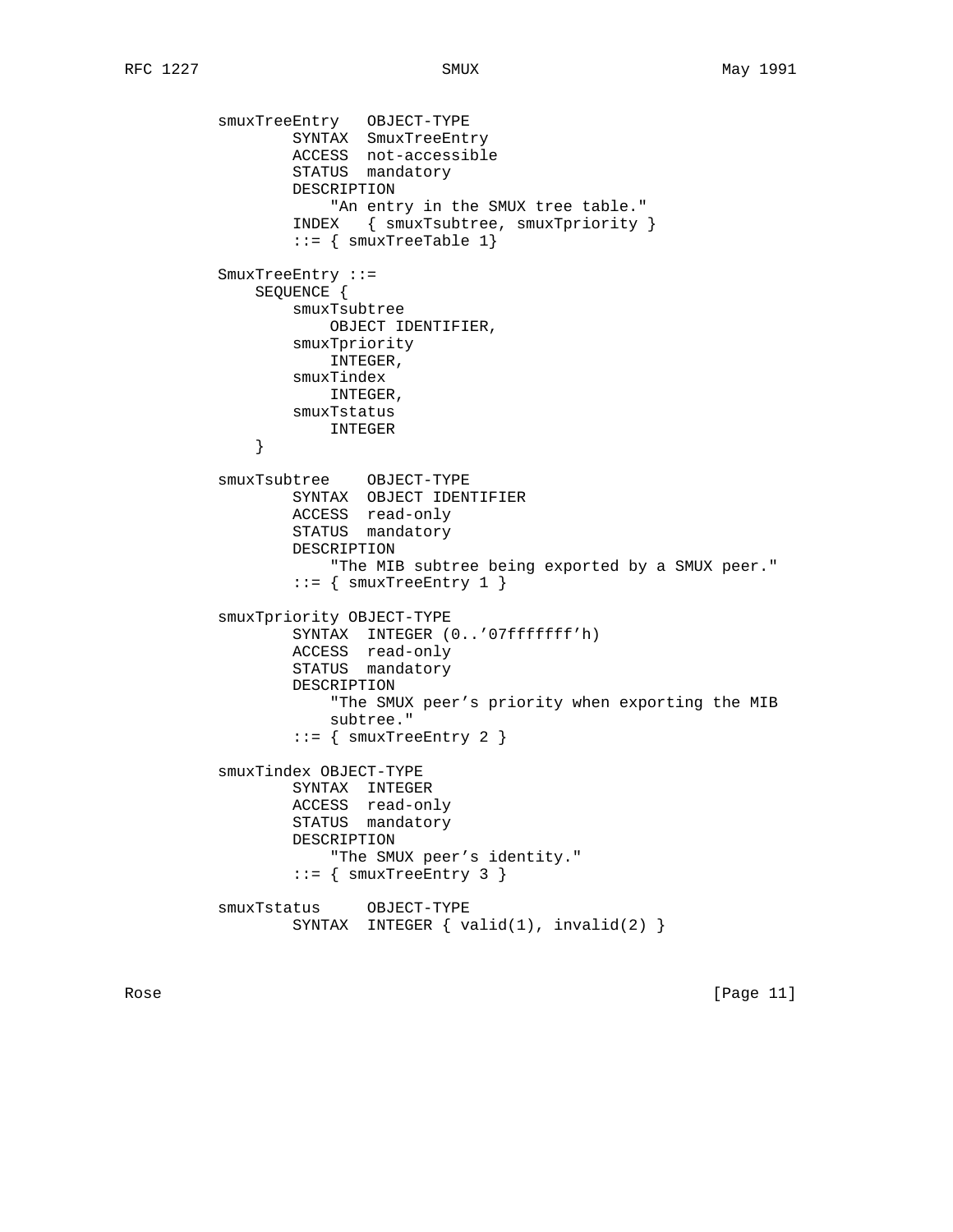ACCESS read-write STATUS mandatory DESCRIPTION "The type of SMUX tree.

 Setting this object to the value invalid(2) has the effect of invaliding the corresponding entry in the smuxTreeTable. It is an implementation specific matter as to whether the agent removes an invalidated entry from the table. Accordingly, management stations must be prepared to receive tabular information from agents that correspond to entries not currently in use. Proper interpretation of such entries requires examination of the relative smuxTstatus object."  $::=$  { smuxTreeEntry 4 }

END

5. Acknowledgements

SMUX was designed one afternoon by these people:

 Jeffrey S. Case, UTK-CS James R. Davin, MIT-LCS Mark S. Fedor, PSI Jeffrey C. Honig, Cornell Louie A. Mamakos, UMD Michael G. Petry, UMD Yakov Rekhter, IBM Marshall T. Rose, PSI

## 6. References

- [1] Case, J., Fedor, M., Schoffstall, M., and J. Davin, "Simple Network Management Protocol", RFC 1157, SNMP Research, Performance Systems International, Performance Systems International, MIT Laboratory for Computer Science, May 1990.
- [2] McCloghrie K., and M. Rose, "Management Information Base for Network Management of TCP/IP-based Internets", RFC 1156, Performance Systems International and Hughes LAN Systems, May 1990.
- [3] Information processing systems Open Systems Interconnection Specification of Abstract Syntax Notation One (ASN.1), International Organization for Standardization, International Standard 8824, December 1987.

Rose [Page 12]